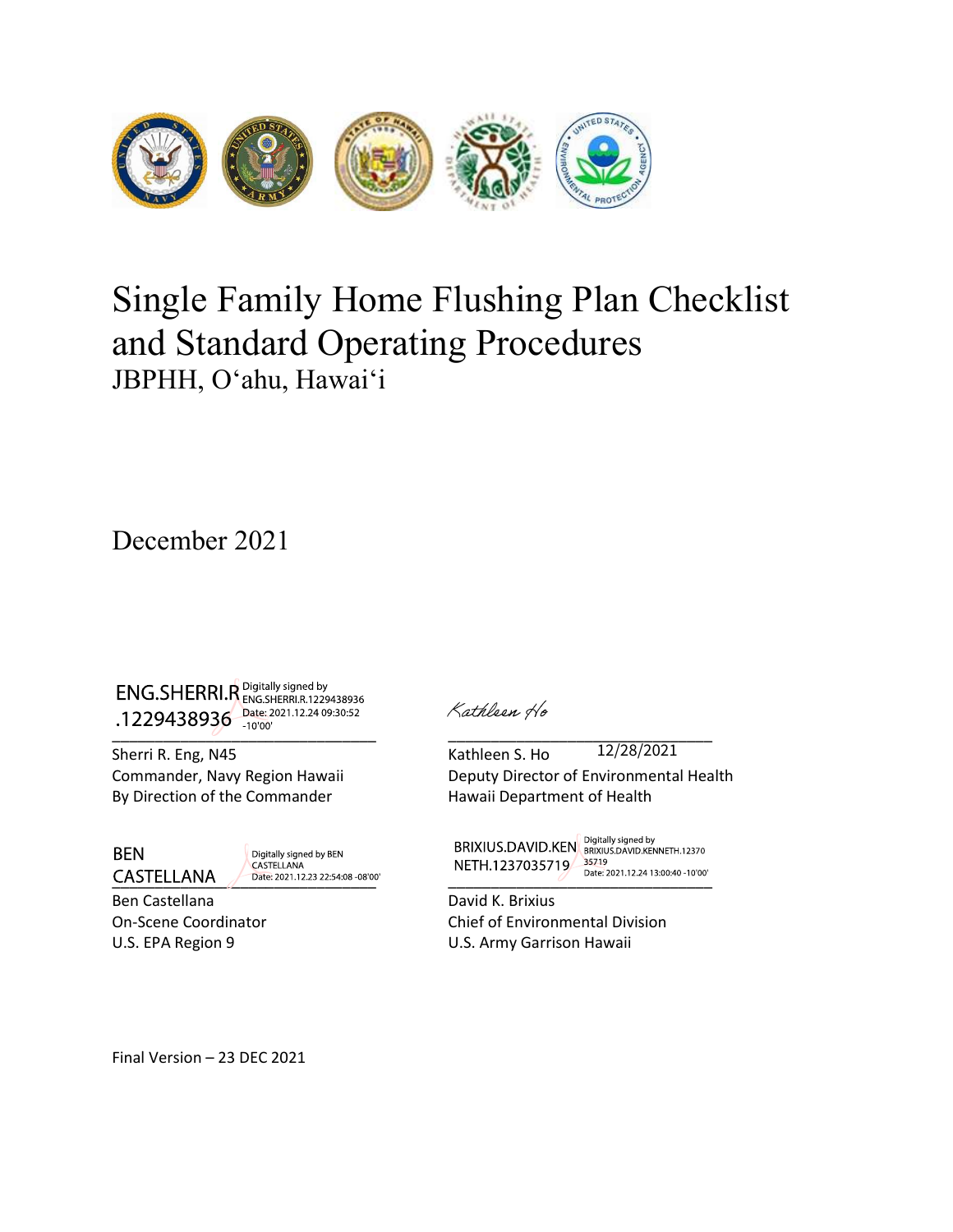

## FLUSHING CHECKLIST: SINGLE-FAMILY HOME

NEIGHBORHOOD:  $\blacksquare$ 

## ADDRESS: \_\_\_\_\_\_\_\_\_\_\_\_\_\_\_\_\_\_\_\_\_\_\_\_\_\_\_\_\_\_\_\_\_\_\_\_\_\_\_\_\_\_\_\_\_\_\_\_\_\_\_\_\_\_\_\_\_\_\_

This checklist is to be used by Navy and/or Army personnel to include Government Contractors for flushing homes that may have water contaminated with petroleum chemicals. Homes shall be flushed only AFTER the water distribution system has been flushed AND the Interagency Drinking Water System Team (IDWST) has authorized this Flushing Zone to advance to Step 3 (Household Flushing) as detailed in the December 2021 Sampling and Analysis Plan (SAP). This signed checklist will be **PRPHH - Interagency Drinking Water System**<br> **FELUSHING CHECKLIST: SINGLE-FAMILY HOME**<br>
NEIGHBORHOOD:<br>
ADDRESS:<br>
This checklist is to be used by Navy and/or Army personnel to include Government<br>
Contractors for flushing ho maintained for the IDWST's administrative record of this project. STEERING DE USEU DYNAPY and THIT HEAT CONDITION THIT CONDITIONS TO DESCRIPT 1: HOME ENTRY PROCEDURES (COVID-19 AND PETS)<br>STEP 1: HOME ENTRY PROCEDURES TO THE THIRD AND the interagency Drinking Water System Team (IDWST) has Sheld **AND** the Interagency Drinking Water System Team (IDWST) has authorized<br>
S FUshing Zone to advance to Step 3 (Household Flushing) as a detailed in the<br>
comber 2021 Sampling and Analysis Plan (SAP). This signed checkl S Flushing Zone to advance to Step 3 (Household Flushing) as detailed in the cerember 2021 Sampling and Analysis Plan (SAP). This signed checkilst will be ovided to the PPV partner for addition to the home maintenance reco comber 2021 Sampling and Analysis Plan (SAP). This signed checklist will be<br>vivided to the PPV partner for addition to the home maintenance record and<br>initialized for the IDWST's administrative record of this project.<br>Vill ESS:<br>
ESS:<br>
Recklist is to be used by Navy and/or Army personnel to include Government<br>
accels for flusting homes that may have water containinated with perfolement<br>
cals. Homes shall be flusted only **AFTER** the water dist

It will require roughly 2 hours to completely flush a typical home following this SOP.

## ATTENTION

- DO NOT OVERFLOW DRAINS. DO NOT LEAVE RUNNING FAUCETS UNATTENDED.
- HOT WATER SYSTEM SHALL NOT BE FLUSHED UNTIL THE HEATER HAS COOLED.
- DOCUMENT ANYTHING UNUSUAL ENCOUNTERED BEFORE OR DURING FLUSH.
- STEP 8: PERFORM SPIGOT FLUSHING\*<br>
STEP 6: PERFORM SPIGOT FURNISH STEP 6: CLEAN UP<br>
STEP 6: PERFORM SPIGOTION<br>
STEP 6: PERFORM SPIGNING FAUGES UNITED AND THE HEATER HAS COOLD.<br>
THE MITTENDED.<br>
 DO NOT OVERFLOW DRAINS. DO N Internet of the IDWS I's administrative record of this project.<br>
Will require roughly 2 hours to completely flush a typical home following this SOP.<br>
• DO NOT OVERFLOW DRAINS. DO NOT LEAVE RUNNING FAUCETS UNATTENDED.<br>
• HO VALUE TO NOTE THE SPACE UNEXANTION CONTROLL TO THE MANUSOR OF A STEP 8: CLEAN UP THAT STEP 8: CLEAN UP THAT STEP 8: CLEAN UP THAT STEP 8: CLEAN UP THAT STEP 8: CLEAN UP THAT STEP 8: CLEAN UP THAT STEP 4: DRAFING THAT ANY T - DO NOT OVERFLOW DRAINS. DO NOT LEAVE RUNNING FAUCETS UNATTENDED.<br>
- HOT WATER SYSTEM SHALL NOT BE FLUSHED UNTIL THE HEATER HAS COOLED.<br>
- DOCUMENT ANYTHING UNUSUAL ENCOUNTERED BEFORE OR DURING JULILE BLOWERS.CELILING<br>
F IF STRONG FUEL SMELL IS PRESENT WHEN FLUSHING, UTILIZE BLOWERS/CEILING FANS/BATHROOM FANS TO VENTILATE THE SPACE. IF THE FUEL SMELL CANNOT BE
- 
- $\square$  STEP 2: PREPARE FOR HOME FLUSHING\*
- 
- 
- 
- 
- 
- 
- 
- NOTES PAGE USED?  $\Box$  YES  $\Box$  NO
- \*See Appendix A for Standard Operating Procedures of Steps 1-8

| CLEARED, CONTACT EV THROUGH THE EOC TO REQUEST ASSISTANCE.      |            |
|-----------------------------------------------------------------|------------|
| $\Box$ STEP 1: HOME ENTRY PROCEDURES (COVID-19 AND PETS)        |            |
| $\Box$ STEP 2: PREPARE FOR HOME FLUSHING*                       |            |
| $\Box$ STEP 3: PERFORM SERVICE LINE AND COLD WATER SYSTEM FLUSH |            |
| $\Box$ STEP 4: DRAIN WATER HEATER, EXPANSION TANK               |            |
| □ STEP 5: PERFORM HOT WATER SYSTEM FLUSH                        |            |
| $\Box$ STEP 6: PERFORM SPIGOT FLUSH                             |            |
| $\Box$ STEP 7: ADDRESS MAJOR APPLIANCES                         |            |
| $\Box$ STEP 8: CLEAN UP                                         |            |
| - FUEL ODOR PRESENT DURING OR AFTER FLUSHING?<br>$\Box$ YES     | $\Box$ NO  |
| - NOTES PAGE USED?<br>$\Box$ YES                                | $\Box$ NO  |
| *See Appendix A for Standard Operating Procedures of Steps 1-8  |            |
| <b>Confirmation of Flushing for Single-Family Home</b>          |            |
|                                                                 |            |
|                                                                 |            |
| Name of Home Flushing Lead<br>Organization                      |            |
|                                                                 |            |
| Signature<br>Date<br>(Start Time)                               | (End Time) |
| Final Version - 23 DEC 2021                                     |            |
|                                                                 |            |
|                                                                 |            |
|                                                                 |            |
|                                                                 |            |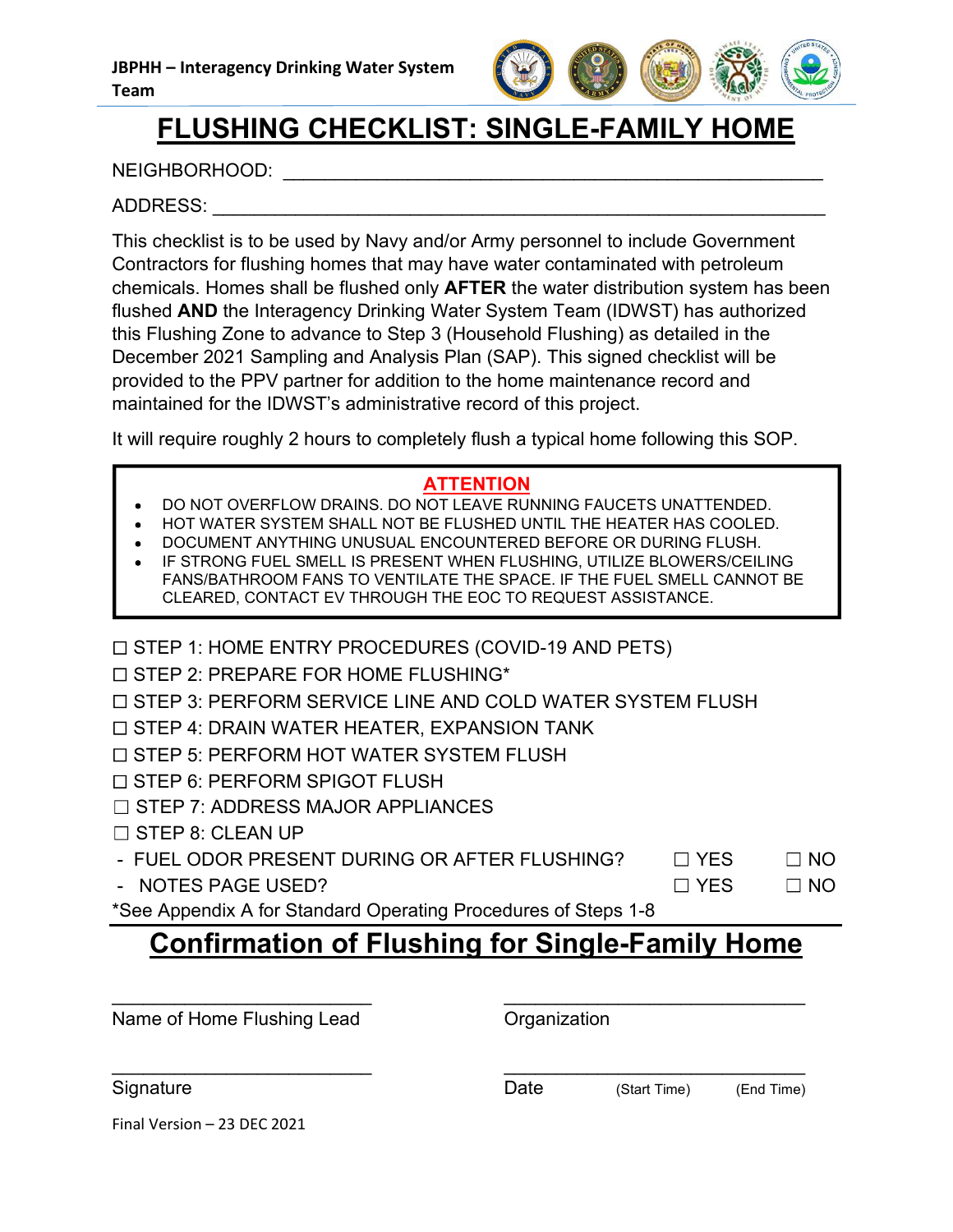

## Team<br>Team<br>**APPENDIX A: FLUSHING STANDARD OPERATING**<br>PROCEDURES FOR A SINGLE-FAMILY HOME HH – Interagency Drinking Water System<br> **APPENDIX A: FLUSHING STANDARD OPERATING<br>
PROCEDURES FOR A SINGLE-FAMILY HOME**<br>
In Supplies Needed<br>
Inter Filter(s) – Provided by PPV - Pliers for Spigot Covers PROCEDURES FOR A SINGLE-FAMILY HOME VERTRESS FOR A SINGLE-FAMILY HOMEN Team<br>
Team<br>
MAPPENDIX A: FLUSHING STANDARD OPERATI<br>
PROCEDURES FOR A SINGLE-FAMILY HOMEN<br>
Team Supplies Needed<br>
-Viater Filter(s) – Provided by PPV<br>
-Nitrile or Latex gloves<br>
-Nitrile or

## Team Supplies Needed

-Nitrile or Latex gloves -Mops & Mop Bucket -2x Drain Snakes (3 ft. length/each) -Towels

-Booties for Home Entry

-Pliers for Spigot Covers -2x 50-ft Garden Hose Coil -2x 5-GAL Buckets -Wrenches for Aerators -Trash Bags

## **ATTENTION**

- DO NOT OVERFLOW DRAINS. DO NOT LEAVE RUNNING FAUCETS UNATTENDED.
- MARK ON THE CHECKLIST IF THE PRESENCE OF PETROLEUM/CHEMICAL ODOR/SMELL IS ENCOUNTERED BEFORE OR DURING THE FLUSH.
- IF STRONG FUEL SMELL IS PRESENT WHEN FLUSHING, UTILIZE BLOWERS/CEILING FANS/BATHROOM FANS TO VENTILATE THE SPACE. IF THE FUEL SMELL CANNOT BE CLEARED, CONTACT EV THROUGH THE EOC TO REQUEST ASSISTANCE.
- France The Exercise Control of ANY BRISING COVID-19 AND PETS)<br>
STEP 1. HOME ENTRY PROCEDURES (COVID-19 AND PETS)<br>
STEP 1. HOME ENTRY PROCEDURES (COVID-19 AND PETS)<br>
STEP 1. HOME ENTRY PROCEDURES (COVID-19 AND PETS)<br>
STEP 1 **APPENDIX A: FLUSHING STANDARD OPERATING**<br> **PROCEDURES FOR A SINGLE-FAMILY HOME**<br>
am Supplies Needed<br>
tater Filter(s) – Provided by PPV - Pilers for Spigot Covers<br>
trile or Latex gloves<br>
2x 50-ft Garden Hose Coil<br>
DO NOT O INCLUDE THE PRESENCE OF ANY STAINING (SUSPECTED TO BE PETROLEUM-RELATED) OF SINKS, TUBS, SHOWER, TOILETS, ETC IN THE NOTES/COMMENTS SECTION AT THE END OF **PROCEDURES FOR A SINGLE-FAMILY**<br>
am Supplies Needed<br>
Tater Filter(s) – Provided by PPV - Pliers for Spigot Cover<br>
trile or Latex gloves<br>
-2x 50-ft Garden Hose<br>
-2x 50-ft Garden Hose<br>
-2x 50-ft Garden Hose<br>
-2x 50-ft Garde

All house flushing teams will adhere to current CDC, State of Hawaii, JBPHH and Army COVID-19 safety protocols.

 $\Box$  Have you experienced any of the symptoms in the list below in<br>hours? Fever or chills, cough, shortness of breath or difficulty bre<br>muscle or body aches, headache, new loss of taste or smell, sor<br>congestion or runny n SET THE COVID-THE COVID-19 (IT yes to any question, do not enter the home)<br>CONVID-19 (INCOVID-19 (IT INCOVID-19 (IT INCORDING THE FUSH CONTERED BEFORE OR DURING THE FLUSH.<br>COUNTERED BEFORE OR DURING THE FLUSH.<br>IS USATHROO  $\Box$  Have you experienced any of the symptoms in the list below in the last 48 hours? Fever or chills, cough, shortness of breath or difficulty breathing, fatigue, muscle or body aches, headache, new loss of taste or smell, sore throat, congestion or runny nose, nausea or vomiting, diarrhea. If NO, proceed to question 2. hing teams will adhere to current CDC, State of Hawaii, JBPHH and Army<br>
fety protocols.<br>  $\Box$  16 (f yes to any question, do not enter the home)<br>  $\Box$  Have you experienced any of the symptoms in the list below in the last

 $\Box$  Are you isolating or quarantining because you tested positive for COVID-19 or are worried that you may be sick with COVID-19? IF NO, proceed to question 3.

 $\Box$  Have you been in close physical contact in the last 14 days with: anyone who is known to have laboratory-confirmed COVID-19 or anyone who has symptoms consistent with COVID-19? IF NO, proceed to start home flushing.

 $\Box$  Homes with Minors and/or Pets

 $\Box$  Ensure pets are secured prior to entering the home. If you encounter an Document and move on to the next home for flushing.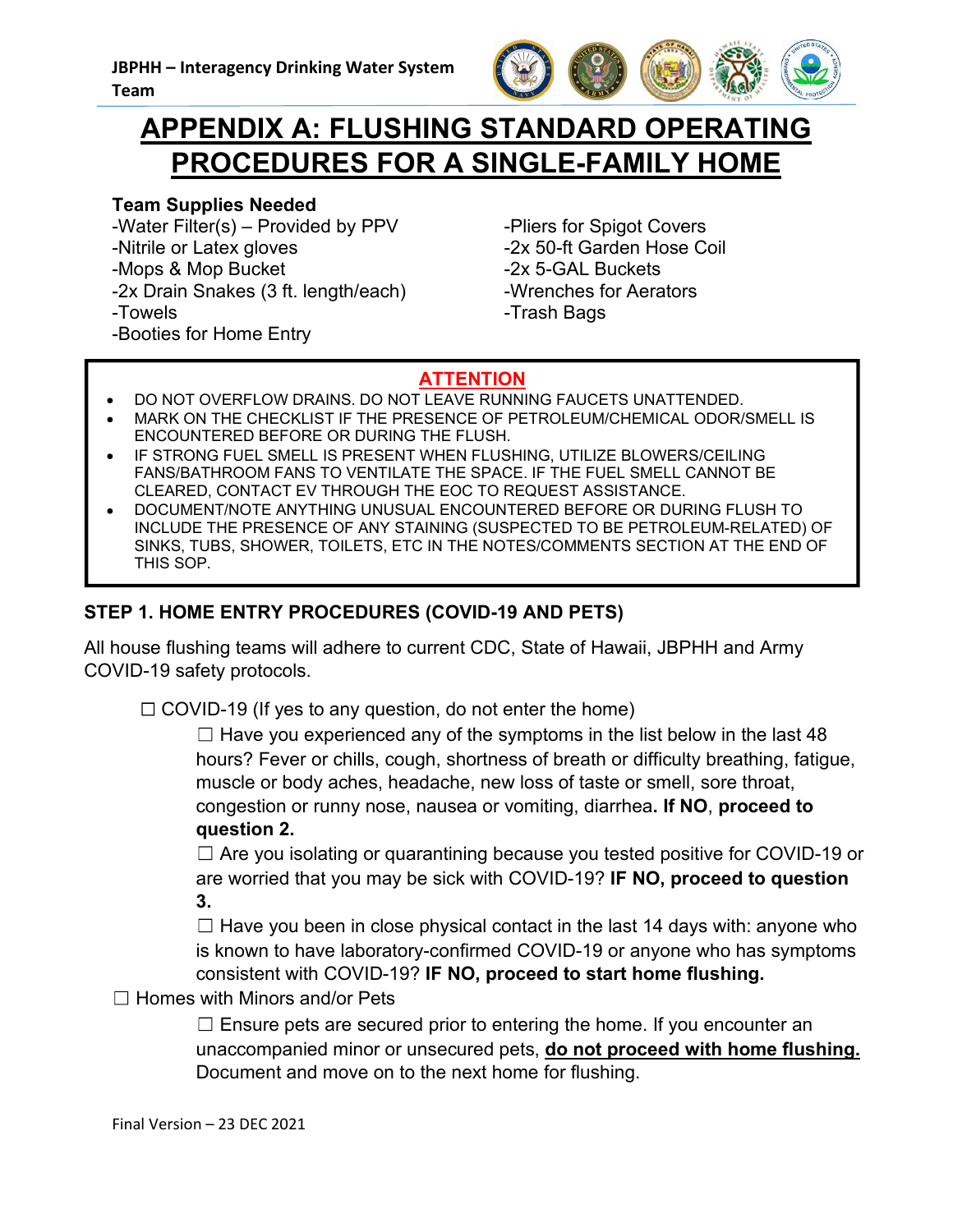

- $\Box$  Turn off breakers in home.
	- - - $\Box$  Water Heater  $\Box$  Condensing Unit  $\Box$  Fan Coil Unit

 $\Box$  Pearl / Hickam / Outlying

 $\Box$  Water Heater  $\Box$  Solar Pump

Open windows and doors so that any petroleum/chemicals in the air exit the buildings. **HH – Interagency Drinking Water System**<br> **EP 2. PREPARE FOR HOME FLUSHING (SEE VIDEO WALKTHROUGHS)**<br>
<br>
□ Turn off breakers in home.<br>
□ Mater Heater □ Solar Pump<br>
□ Water Heater □ Solar Pump<br>
□ Water Heater □ Solar Pump<br>

Applementation and fixture and fixture and fixture and fixture and fixed and fixed and fixed and fixed and fixed and finite and finite and fixture and fixture and fixture and fixture checklist.<br>  $\Box$  Place notice and fixt

- Interagency Drinking Water System<br>
2. PREPARE FOR HOME FLUSHING (SEE VIDEO WALKTHROUGHS)<br>
Tum off breakers in home.<br>  $□$  AMR / Red Hill<br>  $□$  Water Heater  $□$   $□$  Condensing Unit  $□$  Fan Coil Unit<br>  $□$  Pearl / Hickam /  $\Box$  Place notice to resident that no personally installed water filter will be changed or Furteragency Drinking Water System<br>
2. PREPARE FOR HOME FLUSHING (SEE VIDEO WALKTHROUGHS)<br>
EIVING MERICAL BERALD TO MAKE THROUGHS<br>
<br>
■
RAMR / Red Hill<br>
■
Water Heater ■ ■
Bolar Pump<br>
Open windows and doors so that any pet - Interagency Drinking Water System<br>
2. PREPARE FOR HOME FLUSHING (SEE VIDEO WALKTHROUGHS)<br>
Turn off breakers in home.<br>
□ AMR / Red Hill<br>
□ Water Heater<br>
□ Pearl / Hickem / Outlying<br>
□ Water Heater<br>
□ Romen windows and do

aerators require key to remove, key will be provided by IPC. □ Place notice to resident that no personally installed water filter will be changed or<br>
replaced. Resident will be responsible for replacing filter.<br>
I. Remove all aerators. Place aerator near fixture within sight. Som

IN HOME APPLIANCE AND FIXTURE CHECKLIST

 $\Box$  Refrigerator

 $\Box$  With Water  $\Box$  Filter Model Number  $\Box$  Without Water

- □ Dish Washer
- Washer

□ Interior Fixtures (Total Number) \_\_\_\_\_\_\_\_\_\_\_

 $\square$  Exterior Spigots (Total Number)

- □ Electric Water Heater
- □ Solar Water Heater
- $\Box$  Resident Install Filter System

### ATTENTION

- DO NOT OVERFLOW DRAINS. DO NOT LEAVE RUNNING FAUCETS UNATTENDED.
- MARK ON THE CHECKLIST IF THE PRESENCE OF PETROLEUM/CHEMICAL ODOR/SMELL IS ENCOUNTERED BEFORE OR DURING THE FLUSH.
- IF STRONG FUEL SMELL IS PRESENT WHEN FLUSHING, UTILIZE BLOWERS/CEILING FANS/BATHROOM FANS TO VENTILATE THE SPACE. IF THE FUEL SMELL CANNOT BE CLEARED, CONTACT EV THROUGH THE EOC TO REQUEST ASSISTANCE.
- Final Version 23 DEC 2021 Exterior Spigots (Total Number)<br>
Electric Water Heater<br>
Solar Water Heater<br>
Resident Install Filter System<br>
3. PERFORM SERVICE LINE AND COLD WATER SYSTEM FLUSH<br>
DO NOT OVERFLOW DRAINS. DO NOT LEAVE RUNNING FAUCETS UNATTEND DOCUMENT/NOTE ANYTHING UNUSUAL ENCOUNTERED BEFORE OR DURING FLUSH TO INCLUDE THE PRESENCE OF ANY STAINING (SUSPECTED TO BE PETROLEUM-RELATED) OF SINKS, TUBS, SHOWER, TOILETS, ETC IN THE NOTES/COMMENTS SECTION AT THE END OF THIS SOP.

sink).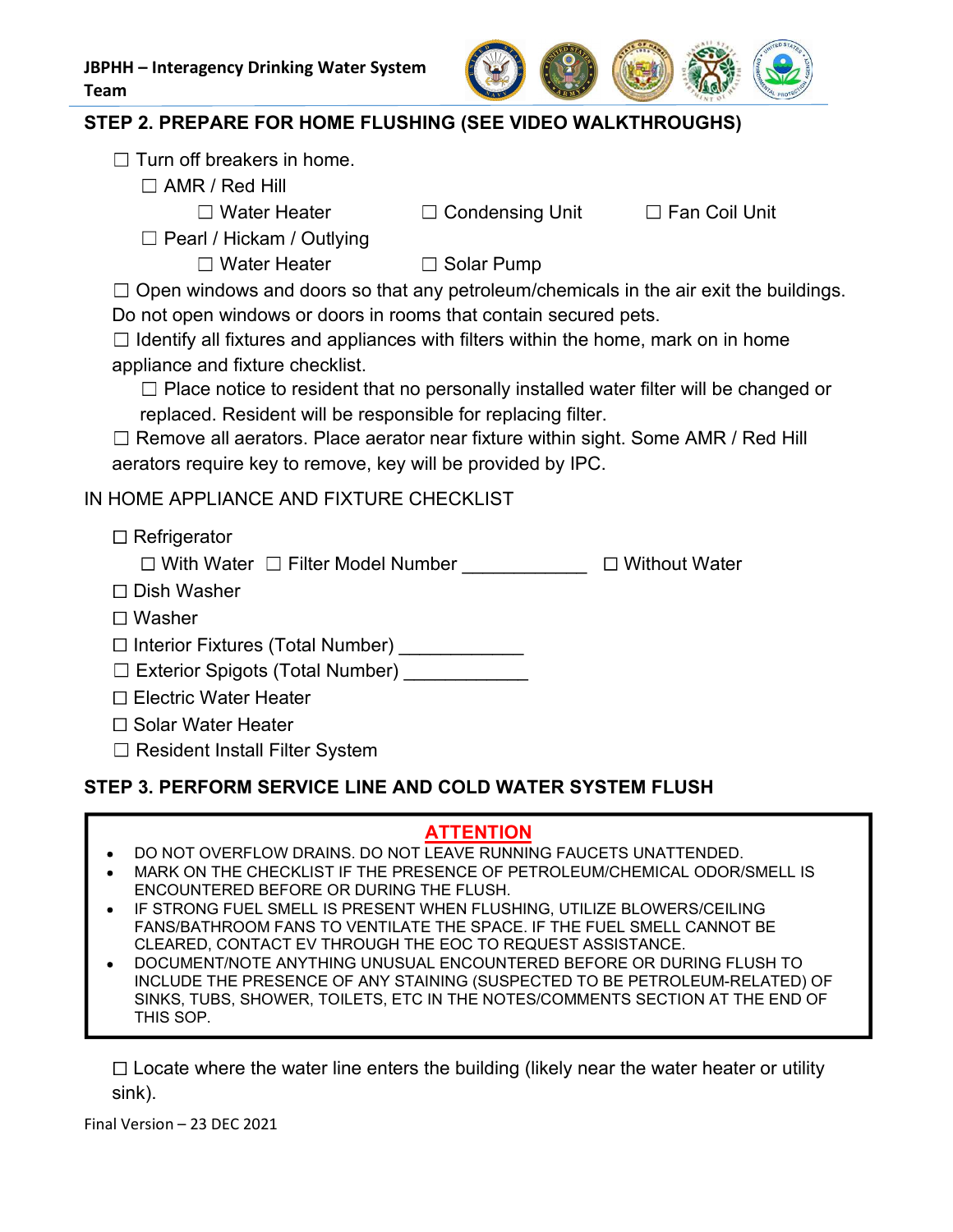

 $\Box$  Locate the fixture closest to the point of entry in the home.

 $\Box$  Confirm aerator was removed in Step 1.

 $\Box$  Open each fixture to include sink fixtures, shower head and tub fixtures, and utility fixtures for 15 minutes. Do not open no more than a max of 4 fixtures at a time. If home is two stories, start flushing of cold water fixtures on the first floor and then proceed to second floor fixture flushing. Tram<br>
Tram<br>  $\Box$  Locate the fixture closest to the point of entry in the home.<br>  $\Box$  Confirm aerator was removed in Step 1.<br>  $\Box$  Open each fixture to include sink fixtures, shower head and tub fixtures<br>
fixtures for 15 m It is for 15 minutes. Do not open no more than a max of 4 fixtures at a time. If home is<br>ories, start flushing of cold water fixtures on the first floor and then proceed to second<br>where flushing.<br>The fixture of exterior co

 $\Box$  Remove reservoir cover for each toilet prior to flushing. Flush all toilets 3 times, flush bidet for 3 minutes. Replace reservoir cover after flushing.

## STEP 4: DRAIN WATER HEATER, EXPANSION TANK (INCLUDING SOLAR HEATER TANKS) move reservoir cover for each toilet prior to flushing. Flush all toilets 3 times, flush<br>or 3 minutes. Replace reservoir cover after flushing.<br>DRAIN WATER HEATER, EXPANSION TANK (INCLUDING SOLAR HEATER<br>valer systems may va **DRAIN WATER HEATER EXPANSION TANK (INCLUDING SOLAR HEATER**<br>vater systems may vary per neighborhood, confirm system and use applicable<br>\*<br>d Hill Housing<br>ining the water heater tank.<br>Turn off water supply valve entering the

\*\*Home water systems may vary per neighborhood, confirm system and use applicable checklist\*\*

- $\Box$  Draining the water heater tank.
	- $\Box$  Turn off water supply valve entering the water heater.
	- $\Box$  Attach a hose to the tank spigot.
	-

CANNOT DRAIN onto landscape.

- $\square$  Slowly open the tank valve to start draining.
- out sediment and cool the heated water). Close water tank drain values was also confirm system and use applicable<br>
\*<br>
The different systems may vary per neighborhood, confirm system and use applicable<br>
\*<br>
Altach a hose to the tank spigot.<br>
Run off water supply va Draining the water heater tank.<br>  $\square$  Turn off water supply valve entering the water heater.<br>  $\square$  Attach a hose to the tank spigot.<br>  $\square$  Run the hose to the exterior clean-out or nearest sewage drain. Water hose **CANNOT**

 $\Box$  Open hot water supply valve.

- 
- 
- $\Box$  Open water supply valve entering the water heater for refiling water tank.
- $\Box$  Wipe up any spilled water.

## Hickam / Pearl / Outlying Housing

- $\Box$  Unplug pump (small pump above or on side of water heater).
- $\Box$  Isolate pump.
- $\Box$  Turn hot water service line off.
- $\Box$  Connect water hose to drain valve (water hose may drain onto landscape, but should
- be in a suitable location).
- $\Box$  Turn on gate valve at drain.

 $□$  Open closest hot water fixture to the water heater. Typically the u<br>  $□$  Close water tank drain valve when empty and remove hose.<br>  $□$  Open water supply valve entering the water heater for refiling wat<br>  $□$  Wipe up  $\Box$  After approx. 10-15 minutes, close cold water supply (helps to stir up and flush out sediment and cool the heated water).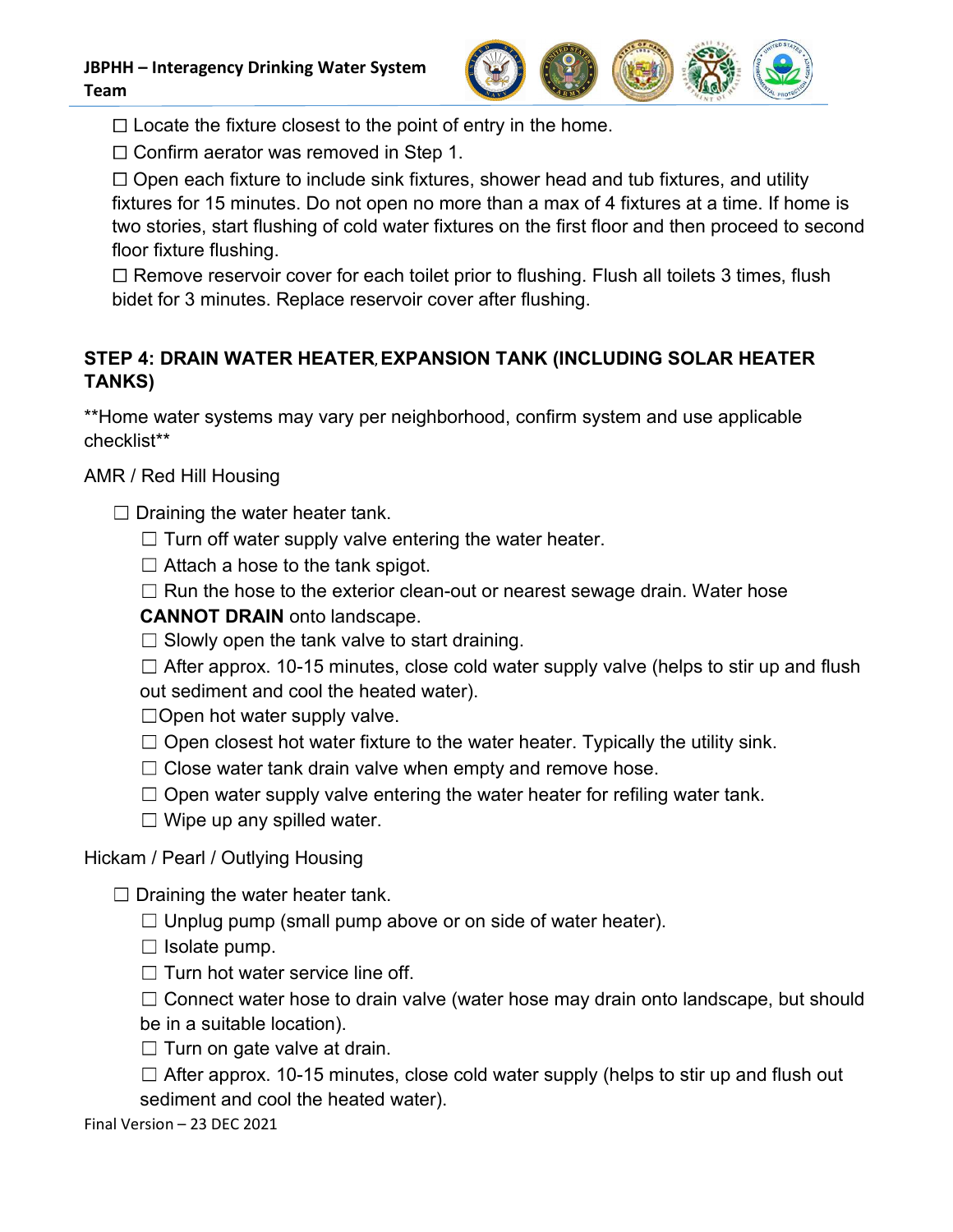

 $\Box$  Open hot water line.

Team

- $\Box$  Turn on hot water faucet at closest fixture (open fixture instead of the TPR).
- $\Box$  Once tank is drained
	- $\Box$  Close drain gate valve.
	- $\Box$  Remove hose.
- $\Box$  Refilling the water heater tank.
	- $\Box$  Turn the supply line on (slowly).
	-
	- $\Box$  Once tank is full:
		- $\Box$  Open valves that isolate pump.
		- $\Box$  Plug pump back in.
- $\Box$  Wipe up any spilled water.

## STEP 5. PERFORM HOT WATER SYSTEM FLUSH

## **ATTENTION**

- DO NOT OVERFLOW DRAINS. DO NOT LEAVE RUNNING FAUCETS UNATTENDED.
- Refilling the water heater tank.<br>  $\Box$  Tum the supply line on (slowly).<br>  $\Box$  Wateh fixture where hot water is turned on to ensure no leaks.<br>  $\Box$  Once tank is full:<br>  $\Box$  Open valves that isolate pump.<br>  $\Box$  Plug pump ba □ Plug pump back in.<br>
<br>
PERFORM HOT WATER SYSTEM FLUSH<br>
MOT OVERFLOW DRAINS. DO NOT CHENTION<br>
NOT OVERFLOW DRAINS. DO NOT LEAVE RUNNING FAUCETS UNATTENDED.<br>
TRONG FUEL SMELL IS PRESENT WHEN FLUSHING, UTILIZE BLOWERS/CEI STEP 5. PERFORM HOT WATER SYSTEM FLUSH<br>
• DO NOT OVERFLOW DRAINS. DO NOT LEAVE RUNNING FAUCETS UNA<br>
• IF STRONG FUEL SMELL IS PRESENT WHEN FLUSHING, UTILIZE BLOW<br>
FANS/BATHROOM FANS TO VENTILATE THE SPACE. IF THE FUEL SMEL IF STRONG FUEL SMELL IS PRESENT WHEN FLUSHING, UTILIZE BLOWERS/CEILING FANS/BATHROOM FANS TO VENTILATE THE SPACE. IF THE FUEL SMELL CANNOT BE CLEARED, CONTACT EV THROUGH THE EOC TO REQUEST ASSISTANCE.

## STEP 6. PERFORM SPIGOT FLUSH

 $\Box$  Flush all spigots for 15 minutes (typically located outside).

 $\Box$  Pearl / Hickam / Outlying can be flushed to grass or gravel.

- $\Box$  Refrigerators
	- $\Box$  Connected to water line (automatic icemaker, water in door).
		- $\square$  Empty ice from freezer.

 $□$  Fiush all spigots for 15 minutes (typically located outside).<br>  $□$  AMR / Red Hill must go to clean out or sewage system.<br>  $□$  Pearl / Hickam / Outlying can be flushed to grass or gravel.<br>
STEP 7. ADDRESS MAJOR APPLI ATHROOM FANS TO VENTILATE THE FACE. IF THE FUEL SMELL CANNOT BE<br>
ED, CONTACT EV THROUGH THE EOC TO REQUEST ASSISTANCE.<br>
And fixture for 15 minutes. Do not open more than 4 fixtures at a time.<br> **RFORM SPIGOT FLUSH**<br>
III spi complete. Flush refrigerator for an additional 5 minutes to remove fine particles from the filter and drinking water.

 $\Box$  If replacement filter is not available at time of flushing, place notice to resident not to use water on refrigerator.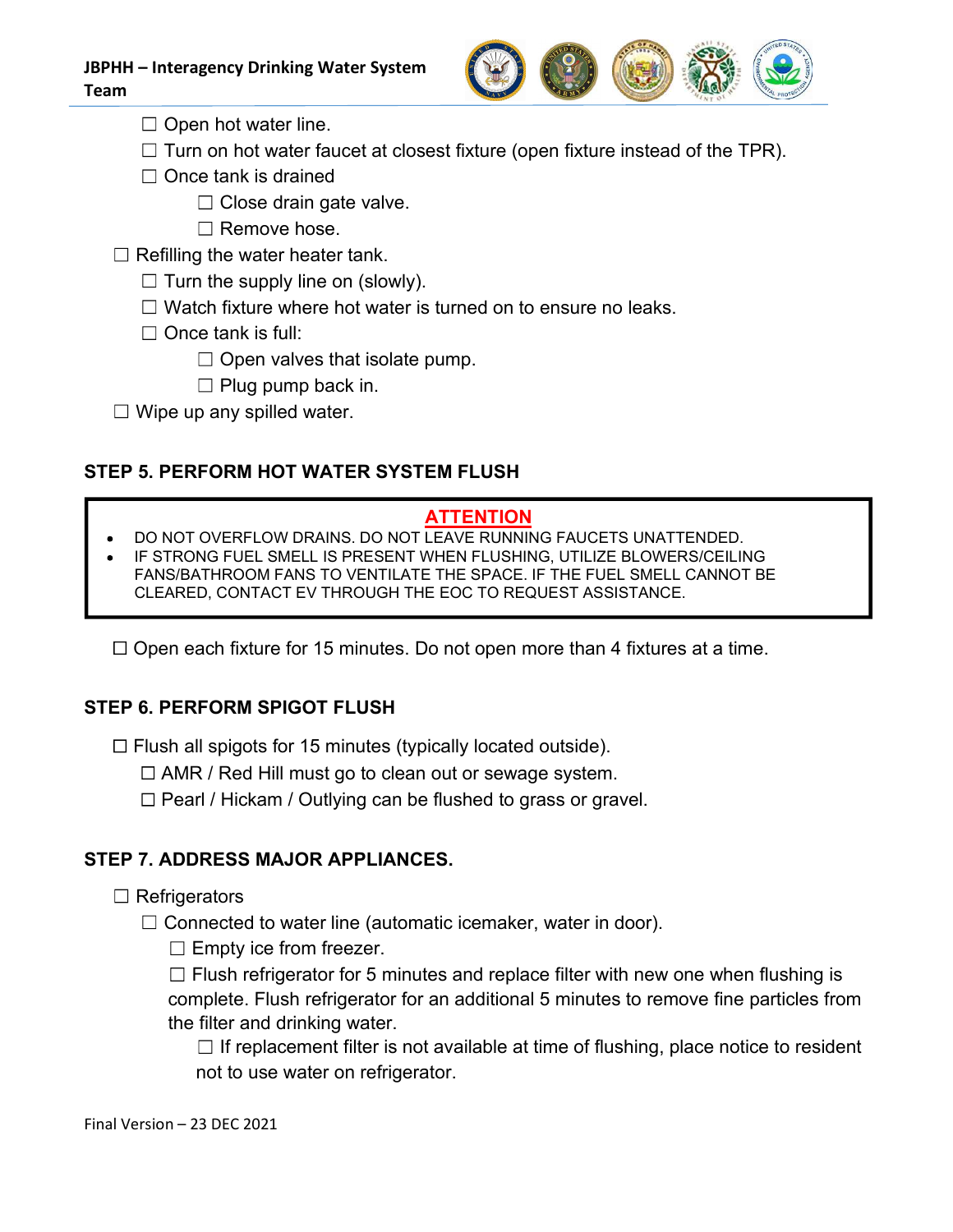

JBPHH – Interagency Drinking Water System<br>
Team<br>
□ No automatic icemaker. Empty all ice trays in the freezer and place the ice<br>
tray in the sink.<br>
□ Dishwashers – Turn on rinse cycle one time.  $\Box$  No automatic icemaker. Empty all ice trays in the freezer and place the ice tray in the sink. – Interagency Drinking Water System<br>
□ No automatic icemaker. Empty all ice trays in the freezer and place the ice<br>
tray in the sink.<br>
Dishwashers – Turn on rinse cycle one time.<br>
8. CLEAN UP<br>
Reinstall aerators. - Interagency Drinking Water System<br>
◯ No automatic icemaker. Empty all ice trays in the freezer and place the ice<br>
tray in the sink.<br>
Dishwashers - Turn on rinse cycle one time.<br>
8. CLEAN UP<br>
Reinstall aerators.<br>
Clean u Confirm removal of hose and other supplies from home. - Interagency Drinking Water System<br>  $\Box$  No automatic icemaker. Empty all ice trays in the freezer and place<br>
tray in the sink.<br>
Dishwashers - Turn on rinse cycle one time.<br>
8. CLEAN UP<br>
Reinstall aerators.<br>
Clean up any No automatic icemaker. Empty all ice trays in the freezer and place the sink.<br>
No automatic icemaker. Empty all ice trays in the freezer and place the<br>
hwashers – Turn on rinse cycle one time.<br>
CLEAN UP<br>
ISLEAN UP<br>
ISLEAN

## STEP 8. CLEAN UP

- $\Box$  Reinstall aerators.
- 
- 
- - - $\Box$  Water Heater  $\Box$  Condensing Unit  $\Box$  Fan Coil Unit

- $\Box$  Pearl / Hickam / Outlying
	- $\Box$  Water Heater  $\Box$  Solar Pump
		-

Close all windows and the transported that windows and place the internal place the internal of the sink.<br>
Dishwashers - Turn on rinse cycle one time.<br> **8. CLEAN UP**<br>
Reinstall aerators.<br>
Clean up any additional water tha  $\Box$  No automatic icemaker. Empty all ice trays in the freezer and place the<br>tray in the sink.<br>  $\Box$  Dishwashers – Turn on rinse cycle one time.<br>
EP 8. CLEAN UP<br>  $\Box$  Reinstall aerators.<br>  $\Box$  Clean up any additional wa

 $\Box$  Do final walkthrough of home to ensure all water is secured, trash is removed.